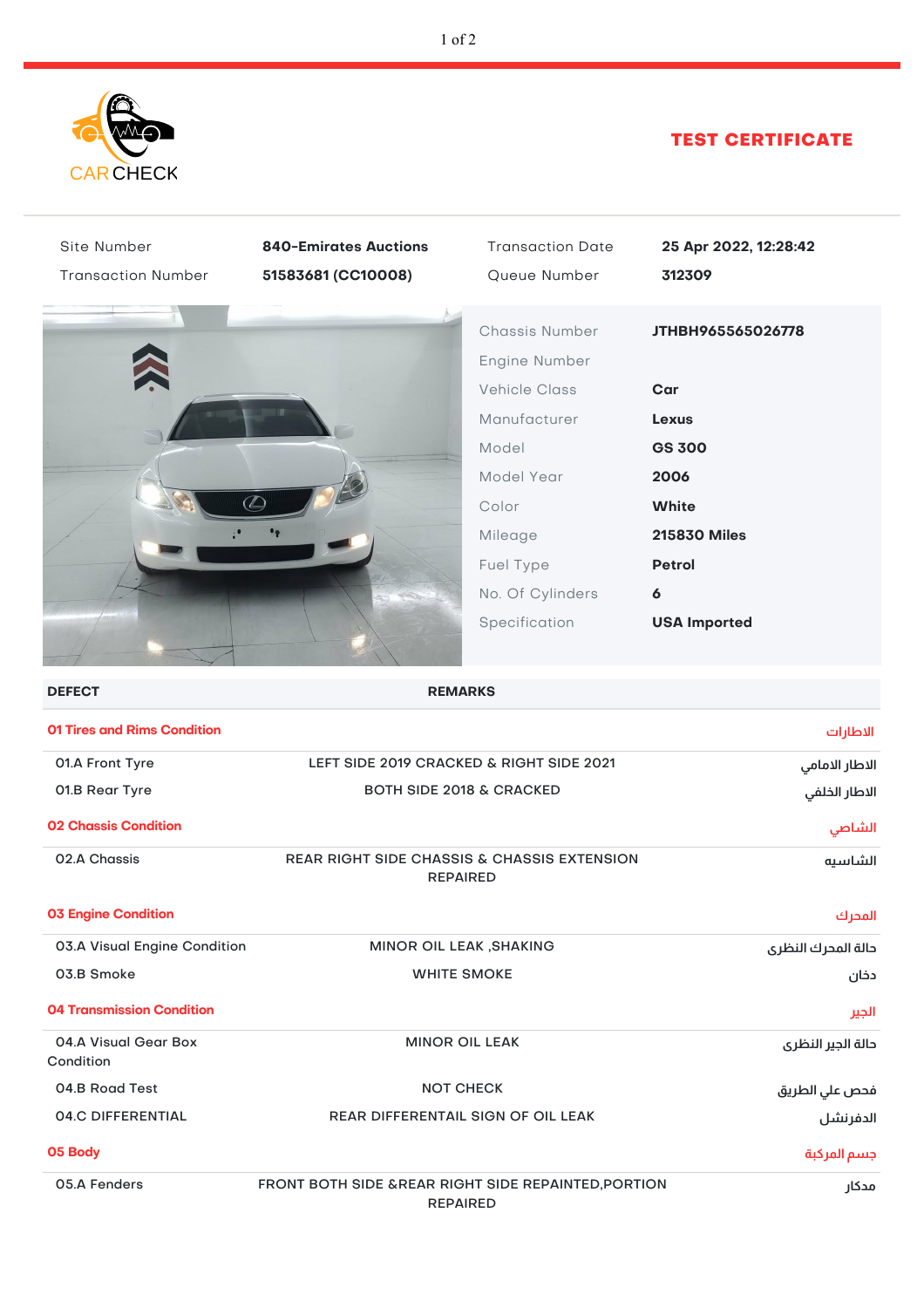| <b>DEFECT</b>                | <b>REMARKS</b>                                                                   |                  |
|------------------------------|----------------------------------------------------------------------------------|------------------|
| 05.B Trunk                   | REPAINTED, PORTION REPAIRED, REFITTED                                            | صندوق            |
| 05.C Bonnet                  | <b>SHOCK WEAK</b>                                                                | غطاء المحرك      |
| 05.D Doors                   | <b>FRONT LEFT SIDE &amp; RIGHT SIDE BOTH DOOR</b><br>REPAINTED, PORTION REPAIRED | أبواب            |
| 05.E Paint                   | <b>BODY PORTION REPAINTED, PORTION REPAIRED, MINOR</b><br><b>DENT, SCRATCHES</b> | الصبغ            |
| 05.F Floor                   | BACK PANEL , COMPARTMENT , QUATER PANEL REPAIRED                                 | الارضية          |
| <b>06 Lights</b>             |                                                                                  | الاضاءة          |
| 06.A Warning Light           | <b>WARNING LIGHT ON IN DISPLAY</b>                                               | ضوء تحذير        |
| 06.B Head Light              | LEFT SIDE LOW BEAM NOT WORKING                                                   | الاضاءة الرئيسية |
| <b>07 Interior Condition</b> |                                                                                  | الحاله الداخليه  |
| 07.A AC Condition            | OK                                                                               | المكيف           |
| 07.B Power Window Switch     | <b>NOT WORKING FROM MAIN SWITCH</b>                                              | مفتاح النافذه    |
| <b>08 Battery Condition</b>  |                                                                                  | حالة البطارية    |
| 08.A Battery bracket         | <b>MISSING</b>                                                                   | دامل البطارية    |

- The inspection report is valid and shows the vehicle's condition at the time of the inspection only. Car Check doesn't guarantee the vehicle's condition as soon as it leaves the inspection station, and from then on, the inspection is considered invalid.
- Car Check is not responsible for hidden defects of the vehicle, and according to this certificate, Car Check does not guarantee the vehicle's fitness for registration.
- 
- شهادة الفحص سارية وتظهر حالة المركبة وقت الفحص فقط، ولا تضمن كار تشيك حالة المركبة بمجرد خروجها من محطة الفحص، ويعتبر الفحص فى هذه الحالة غير ساري.
- كار تشيك غير مسؤولة عن العيوب الخفية في المركبة، كما لا تضمن بموجب هذه الشهادة صلاحية المركبة للتسجيل من عدمه.